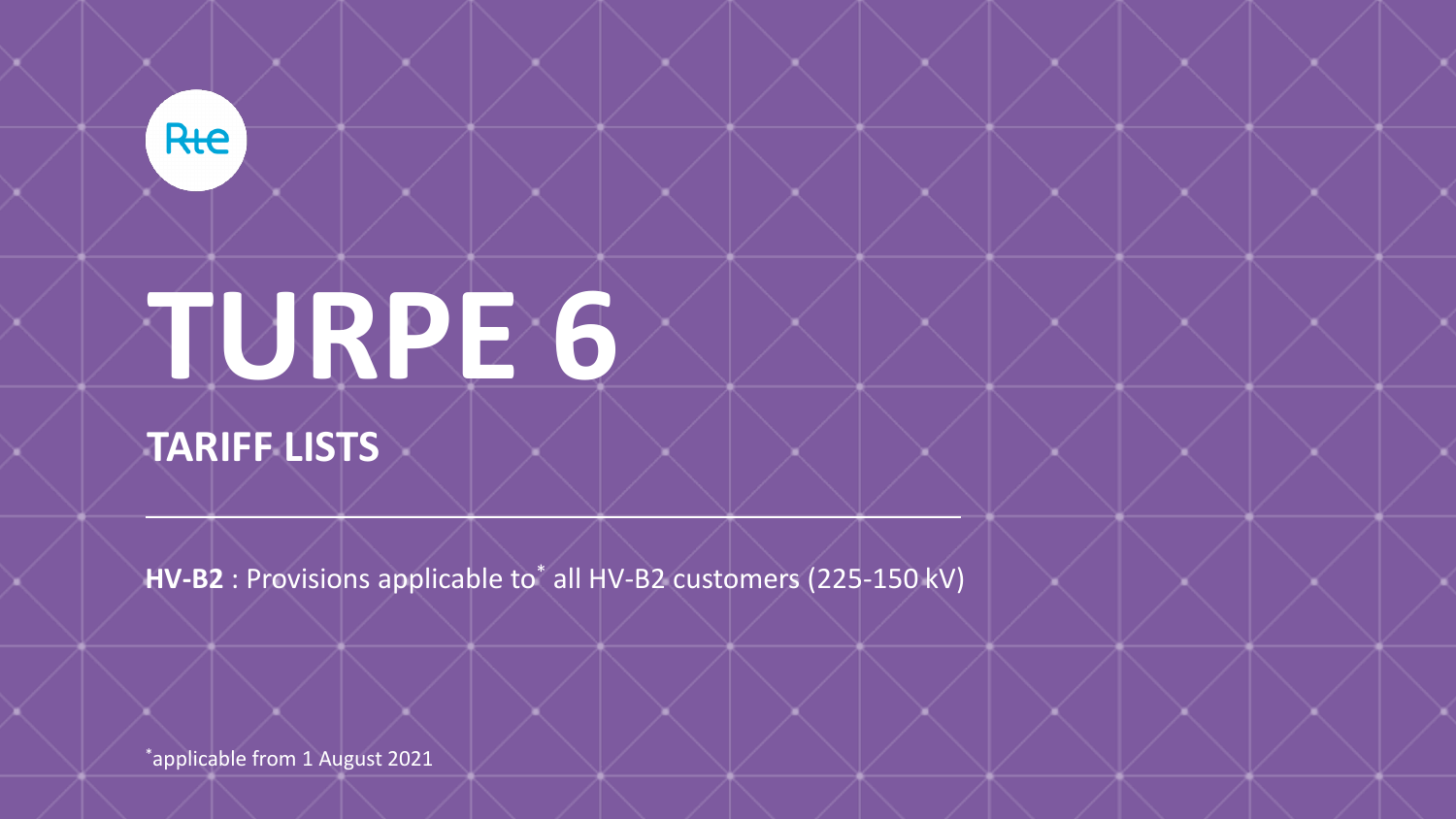### **Short-Term Use Tariff STU – HV-B 2**

The annual components of the public transmission system access tariff (TURPE) are defined by connection point or grouping point.

They depend on the voltage level of your power supply and your tariff.

#### **Components and coefficients for the Short-Term Use Tariff STU – HV-B 2**

| <b>Tariff Components</b>                                                                                                                      | Price in $\epsilon$ /year (if other, unit specified)                  |                                                  |                     |  |
|-----------------------------------------------------------------------------------------------------------------------------------------------|-----------------------------------------------------------------------|--------------------------------------------------|---------------------|--|
| Annual management component $(a_1)$                                                                                                           | 9404.04                                                               |                                                  |                     |  |
| Annual metering component per meter                                                                                                           | RTE ownership: 3095.28                                                |                                                  |                     |  |
|                                                                                                                                               | Customer ownership: 555.72                                            |                                                  |                     |  |
| Coefficients of the fixed and variable portion of the annual component<br>of Consumption and coefficient of monthly subscribed power overruns | <b>HPTE</b>                                                           | $b_1 = \epsilon$ 1.43/kW/year                    | $c_1$ = c€ 1.29/kWh |  |
|                                                                                                                                               | <b>HSPH</b>                                                           | $b_2 = \text{\textsterling} 1.37/\text{kW/year}$ | $c_2$ = c€ 0.88/kWh |  |
|                                                                                                                                               | <b>HSOPH</b>                                                          | $b_3$ = $\epsilon$ 1.35/kW/year                  | $c_3$ = c€ 0.85/kWh |  |
|                                                                                                                                               | <b>LSPH</b>                                                           | $b_4$ = $\epsilon$ 1.28/kW/year                  | $c_4$ = c€ 0.67/kWh |  |
|                                                                                                                                               | LSOPH <sup>1</sup>                                                    | $b_5$ = $\epsilon$ 1.05/kW/year                  | $c_5$ = c€ 0.54/kWh |  |
| Coefficient of the annual component of sporadic scheduled overruns                                                                            | $\alpha = 0.000143$                                                   |                                                  |                     |  |
| Annual component of reactive energy (unit cost of overrun)                                                                                    | Billing area for reactive energy absorbed: € 10.30/Mvar.h             |                                                  |                     |  |
|                                                                                                                                               | Billing area for the reactive energy supplied: $\epsilon$ 0.90/Mvar.h |                                                  |                     |  |
| Grouping component                                                                                                                            | Overhead lines: $k = c \in 15.12/kW/km/year$                          |                                                  |                     |  |
|                                                                                                                                               | Underground lines: $k = c \in 58.12/kW/km/year$                       |                                                  |                     |  |
| Annual injection component                                                                                                                    | c€ 23/MWh                                                             |                                                  |                     |  |

<sup>1</sup> HPTE (peak hours) ; HSPH (high season peak hours) ; HSOPH (high season off-peak hours) ; LSPH (low season peak hours) ; LSOPH (low season off-peak hours)

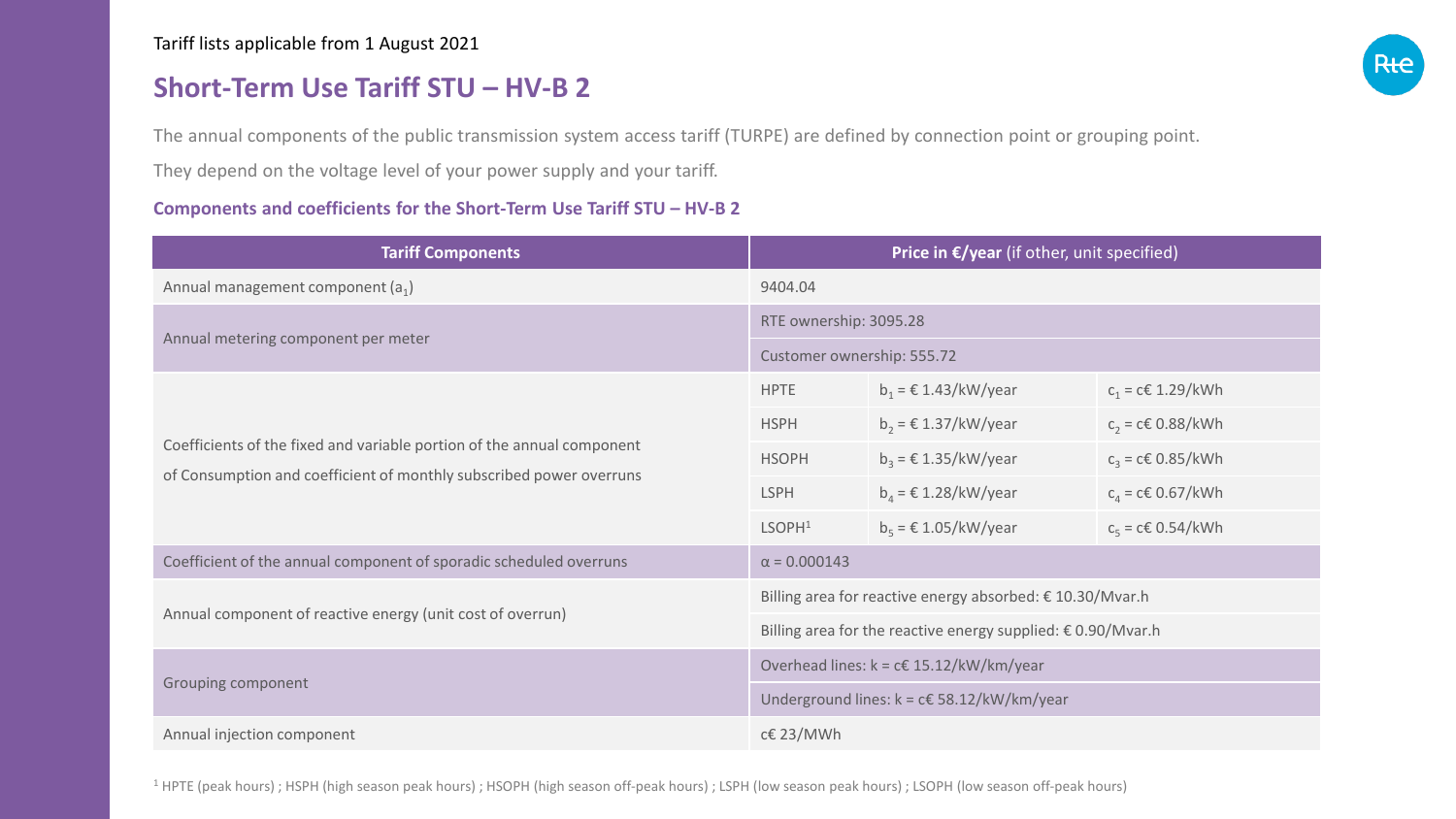## **Medium-Term Use Tariff MTU – HV-B 2**

The annual components of the public transmission system access tariff (TURPE) are defined by connection point or grouping point.

They depend on the voltage level of your power supply and your tariff.

#### **Components and coefficients for the Medium-Term Use Tariff MTU – HV-B 2**

| <b>Tariff Components</b>                                                                                                                      | Price in $\epsilon$ /year (if other, unit specified)                  |                                 |                     |  |
|-----------------------------------------------------------------------------------------------------------------------------------------------|-----------------------------------------------------------------------|---------------------------------|---------------------|--|
| Annual management component $(a_1)$                                                                                                           | 9404.04                                                               |                                 |                     |  |
| Annual metering component per meter                                                                                                           | RTE ownership: 3095.28                                                |                                 |                     |  |
|                                                                                                                                               | Customer ownership: 555.72                                            |                                 |                     |  |
| Coefficients of the fixed and variable portion of the annual component<br>of Consumption and coefficient of monthly subscribed power overruns | <b>HPTE</b>                                                           | $b_1 = \epsilon$ 4.42/kW/year   | $c_1$ = c€ 1.09/kWh |  |
|                                                                                                                                               | <b>HSPH</b>                                                           | $b_2 = \epsilon$ 4.24/kW/year   | $c_2$ = c€ 0.85/kWh |  |
|                                                                                                                                               | <b>HSOPH</b>                                                          | $b_3$ = $\in$ 4.16/kW/year      | $c_3$ = c€ 0.65/kWh |  |
|                                                                                                                                               | <b>LSPH</b>                                                           | $b_4$ = $\epsilon$ 3.43/kW/year | $c_4$ = c€ 0.51/kWh |  |
|                                                                                                                                               | LSOPH <sup>2</sup>                                                    | $b_5$ = $\epsilon$ 2.42/kW/year | $c_5$ = c€ 0.34/kWh |  |
| Coefficient of the annual component of sporadic scheduled overruns                                                                            | $\alpha = 0.000143$                                                   |                                 |                     |  |
| Annual component of reactive energy (unit cost of overrun)                                                                                    | Billing area for reactive energy absorbed: € 10.30/Mvar.h             |                                 |                     |  |
|                                                                                                                                               | Billing area for the reactive energy supplied: $\epsilon$ 0.90/Mvar.h |                                 |                     |  |
| Grouping component                                                                                                                            | Overhead lines: $k = c \in 15.12/kW/km/year$                          |                                 |                     |  |
|                                                                                                                                               | Underground lines: $k = c€ 58.12/kW/km/year$                          |                                 |                     |  |
| Annual injection component                                                                                                                    | c€ 23/MWh                                                             |                                 |                     |  |

<sup>2</sup> HPTE (peak hours) ; HSPH (high season peak hours) ; HSOPH (high season off-peak hours) ; LSPH (low season peak hours) ; LSOPH (low season off-peak hours)